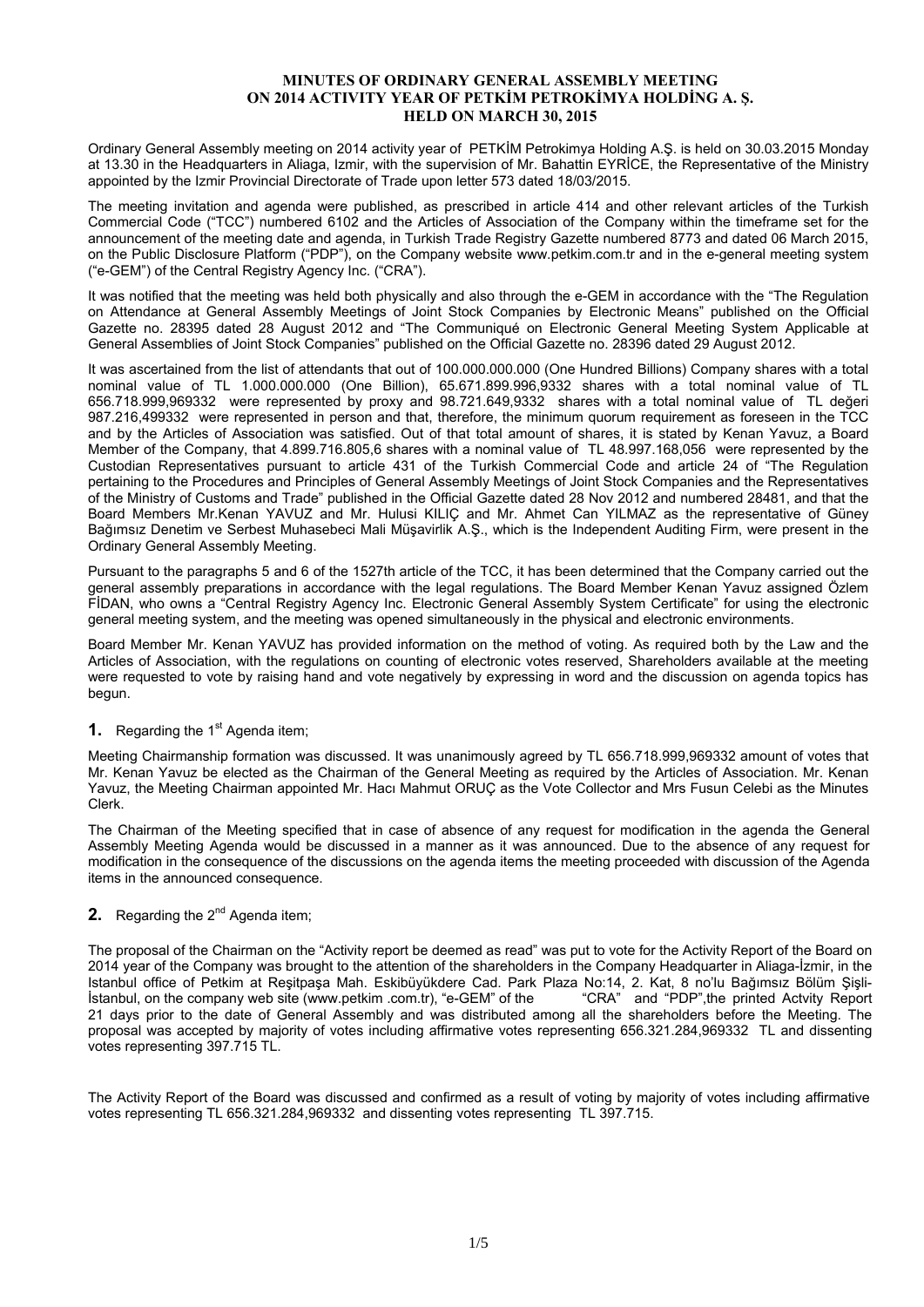## **3.** Regarding the 3<sup>rd</sup> Agenda item:

The Audit Report on 2014 activity year prepared by Güney Bağımsız Denetim ve Serbest Muhasebeci Mali Müşavirlik A.Ş. (A member firm of Ernst & Young Global Limited) elected as a Company Auditor for auditing 2014 activity period was read to the General Assembly.

## **4.** Regarding the 4<sup>th</sup> Agenda item;

Financial statements on 2014 activity year of the Company submitted to examination of the shareholders in the Company Headquarter in Aliaga-İzmir, in the Istanbul office of Petkim at Reşitpaşa Mah. Eskibüyükdere Cad. Park Plaza No:14, 2. Kat, 8 no'lu Bağımsız Bölüm Şişli-İstanbul, on the company web site (www.petkim .com.tr), "e-GEM" of the "CRA" and "PDP", the printed Activity Report books 21 days prior to the date of General Assembly according to Article 437 of TCC was read by the Minutes Clerk Füsun ÇELEBİ, discussed and put to vote by the General Assembly. It was carried by majority of votes including affirmative votes representing TL 656.321.284,969332 and dissenting votes including TL 397.715 to confirm the balance sheet, income statements on 2014 activity year.

## **5.** Regarding the 5<sup>th</sup> Agenda item;

Acquittal of the chairman and members of the Board for their accounts and activities in 2014 was discussed. Acquittal of the chairman and members of the Board for the Company activities and operations in 2014 was put to vote. The Board Members did not use their right to vote arising from their shares in their acquittal. It was unanimously carried by affirmative votes representing TL 656.718.999,969332 to acquit separately the chairman and members of the Board for the Company activities and operations in 2014.

# **6.** Regarding the 6<sup>th</sup> Agenda item;

As was announced in the Company Headquarter in Aliaga-İzmir, in the Istanbul office of Petkim at Reşitpaşa Mah. Eskibüyükdere Cad. Park Plaza No:14, 2. Kat, No.8 Bağımsız Bölüm Şişli-İstanbul, on the company web site (www.petkim .com.tr), "e-GEM" of the "CRA" and "PDP", 21 days prior to the date of General Assembly according to Article 437 of TCC, discussion passed on to the issue of the Board proposal regarding the distribution of profits for 2014 year.

According to the financial statements dated on December 31, 2014 prepared in accordance with International Financial Reporting Standards and audited by "Güney Bağımsız Denetim ve Serbest Muhasebeci Mali Müşavirlik A.Ş." (A member firm of Ernst & Young Global Limited) net profit for the year in amount of TL 8.678.766,00 has been gained by the Company.

The proposal of the Board regarding allocation of primary legal reserve in amount of TL 28.192.076,53 from the profit in amount of TL 563.841.530,50 calculated according to the legal records of the 2014 activity year, reserving remaining TL 535.649.453,97 in legal records as excess reserves,

Setting off the primary legal reserve in amount of TL 28.192.076,53 from the net profit of the year in amount of TL 8.678.766,00 calculated in conglomerate financial statements regulated for the 01.01.2014-31.12.2014 accounting year, and remaining TL 19.513.310,53 from accumulated earnings within the notice provisions Nr: II-14.1 of Capital market Board, consequently not carrying out any distribution of profits for the 2014 Activity year was put to vote. The proposal was accepted by majority of votes including affirmative votes representing TL 655.743.799,921332 and dissenting votes representing TL 975.200,048.

#### PETKİM PETROKİMYA HOLDİNG ANONİM ŞİRKETİ ON 2014 ACTIVITY YEAR  **STATEMENT OF PROFIT APPROPRIATION (TL)**

|                                                                                                                               | As per Capital<br><b>Markets Board</b> | As per legal records |
|-------------------------------------------------------------------------------------------------------------------------------|----------------------------------------|----------------------|
| PROFIT DISTRIBUTION FOR THE PERIOD                                                                                            |                                        |                      |
| 1) Paid / Issued Capital                                                                                                      | 1.000.000.000,00                       | 1.000.000.000,00     |
| 2) Total Legal Reserve (As per legal records)                                                                                 | 8.356.700,26                           | 8.356.700,26         |
| In case of preference in the distribution of profit as per Articles<br>of Incorporation, details of the respective preference |                                        |                      |
| 3) Profit for the period                                                                                                      | (61.771.495.00)                        | 563.841.530,50       |
| 4) Taxes to be paid                                                                                                           | 70.450.261,00                          |                      |
| 5) Net Profit for the period                                                                                                  | 8.678.766,00                           | 563.841.530,50       |
| 6) Losses from previous years                                                                                                 |                                        |                      |
| 7) Primary legal reserves (*)                                                                                                 | 8.678.766,00                           | 28.192.076,53        |
| 8) Distributable Net Profit of the Period                                                                                     |                                        | 535.649.453,97       |
| 9) Donations during the year                                                                                                  |                                        |                      |
| 10) DISTRIBUTABLE NET PROFIT OF THE PERIOD WITH ADDED                                                                         |                                        |                      |
| DONATIONS FOR THE CALCULATION OF THE FIRST DIVIDEND                                                                           |                                        | 535.649.453,97       |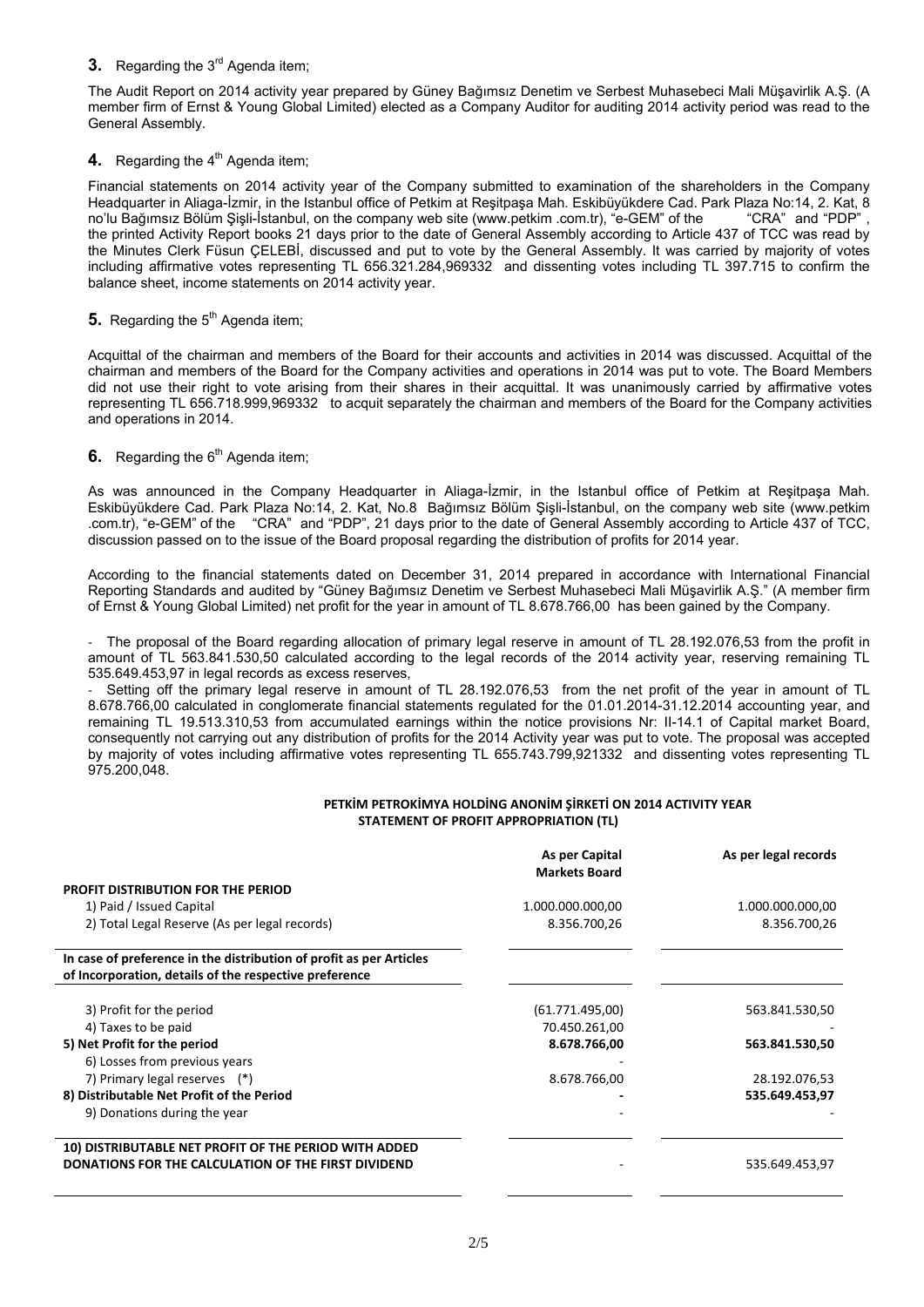| 11) First Dividend to Shareholders                            |        |                |
|---------------------------------------------------------------|--------|----------------|
| - Cash                                                        |        |                |
| - Free of Charge                                              |        |                |
| 12) Shareholders of Preferred Shares                          |        |                |
| 13) Dividends for the Members of the Executive Board,         |        |                |
| Employees, etc.                                               |        |                |
| 14) Dividends for the Shareholders of Dividend Shares         |        |                |
| 15) Second Dividend to Shareholders                           |        |                |
| 16) Secondary Legal Reserve                                   |        |                |
| 17) Statutory Reserves                                        |        |                |
| 18) Special Reserves                                          |        |                |
| 19) Extraordinary Reserves                                    |        | 535.649.453,97 |
| 20) Other Resources Anticipated for Distribution              |        |                |
| - Previous Years Profit                                       |        |                |
| - Extraordinary Reserves                                      |        |                |
| - Other Distributable Reserves as per the Law and Articles of |        |                |
| Association                                                   |        |                |
| Earnings per Share (kurus)                                    | 0,0087 |                |

Dividend per Share (kurus) (Gross) 0,0000

 $\overline{a}$ 

‐

### **INFORMATION ON THE DISTRIBUTED SHARE OF PROFIT**

|       | Dividend information per share                      |                       |                                                           |       |
|-------|-----------------------------------------------------|-----------------------|-----------------------------------------------------------|-------|
|       | Group                                               | <b>Total dividend</b> | Dividend corresponding to a share with nominal value 1Krs |       |
|       |                                                     | amount TL             | Amount Krs                                                | Ratio |
|       | A                                                   |                       |                                                           |       |
|       | Socar Turkey Petrokimya A.Ş.                        |                       |                                                           |       |
|       | Socar Turkey Enerji A.Ş.                            |                       |                                                           |       |
|       | Other (Open to Public)                              |                       |                                                           |       |
| GROSS | B<br>Socar Turkey Petrokimya A.Ş.                   |                       |                                                           |       |
|       | C<br>Directorate of Privatization<br>Administration |                       |                                                           |       |
|       | Total:                                              |                       |                                                           |       |

|            | A<br>Socar Turkey Petrokimya A.Ş.<br>Socar Turkey Enerji A.Ş.<br>Other (Open to Public) |  |  |
|------------|-----------------------------------------------------------------------------------------|--|--|
| <b>Tal</b> | D<br>к<br>Socar Turkey Petrokimya A.Ş.                                                  |  |  |
|            | Directorate of Privatization<br>Administration                                          |  |  |
|            | Total:                                                                                  |  |  |

#### ‐ **DISTRIBUTED SHARE OF PROFIT IN PROPORTION TO NET DISTRIBUTABLE PROFIT FOR THE PERIOD WITH ADDED DONATIONS**

| Share of profits distributed to shareholders (TL) | Share of profits distributed to shareholders in proportion to net<br>distributable profit for the period with added donations (%) |
|---------------------------------------------------|-----------------------------------------------------------------------------------------------------------------------------------|
|                                                   |                                                                                                                                   |

(\*)Primary legal reserves of TL 28,192,076.53 will be deducted from "Net Term Profit" of TL 8.678.766,00 (the amount calculated in Consolidated Financial Statements for period of 01.01.2014‐31.12.2014) and remaining TL 19,513,310.53 will be deducted from previous years profits'.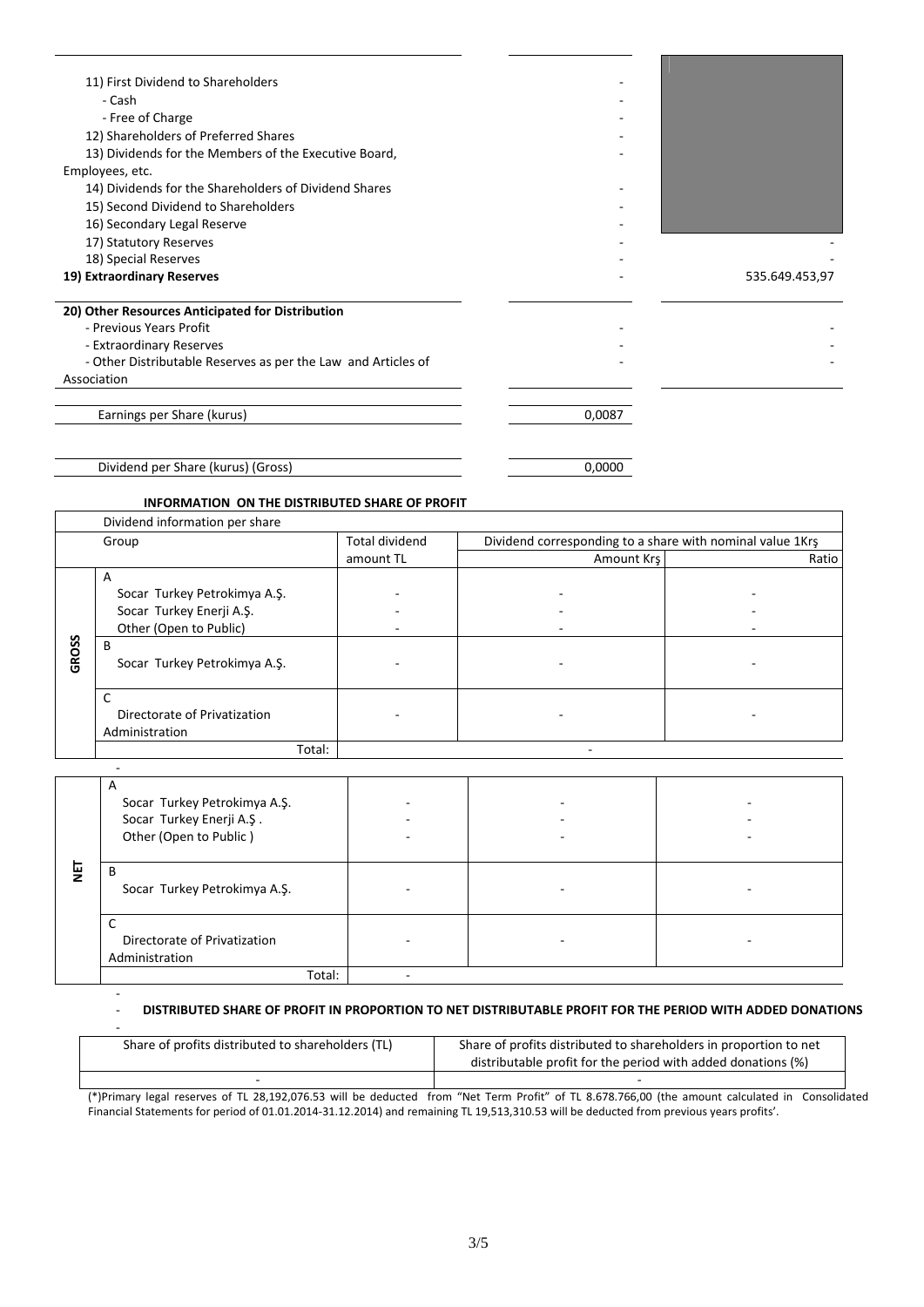## **7.** Regarding the  $7<sup>th</sup>$  Agenda item;

The decision of the Board regarding Mr. Muammer Türker resuming his duty as a Board Member (Privatization Administration Representative) and determination of Mr. Mehmet Emin BİRPINAR in substitution for him as an independent Board Member according to the Corporate Governance Committee assessment and referring to the letter of Capital Market Board dated 20.02.2015 Nr: 29833736-199-381 was put to vote.

One of shareholders Muzaffer EROĞLU conveyed a dissenting opinion on electronic media. The recommendation is: "According to CMB, Corporate Management principles it is recommended to have female member in proportion of at least 25%. I kindly ask you to clarify your objective and cohesion policy formed to comply with this principle. Your clarifications are needed on justifications for not appointing female Board members according to CMB reporting standards, would you please clarify the reasons for not appointing female Board member, best regards".

The answer to Muzaffer EROĞLU's dissenting opinion is specified in the clause of Wishes and requests.

The clause was accepted by majority of votes including affirmative votes representing TL 654.926.979,969332 and dissenting votes representing 1 TL. 792.020.

## **8.** Regarding the 8<sup>th</sup> Agenda item;

It was decided to pay a monthly gross wage in amount of TL 16.500 to each of the Board members by majority of votes including affirmative votes representing TL 656.127.184,969332 and dissenting votes representing TL 591.815.

# **9.** Regarding the 9<sup>th</sup> Agenda item;

The issue of Auditor election was discussed according to TCC. The issue of election of "Güney Bağımsız Denetim ve Serbest Muhasebeci Mali Müşavirlik A.Ş" (A member firm of Ernst & Young Global Limited) as an Auditor for the period of 1 (one) year, the election of which has been carried out by the decision of the Board dated 03.02.2015 according to the provisions of Turkish Commercial Code, to investigate the accounts of 2015 year referring to the "Decision on Specification of the Companies subject to Independent Audit" published on the Official Gazette by the Council of Ministers was put to vote.

It was carried to elect "Güney Bağımsız Denetim ve Serbest Muhasebeci Mali Müşavirlik A.Ş" (A member firm of Ernst & Young Global Limited) for the period of 1 (one) year by majority of votes including affirmative votes representing TL 654.719.854,969332 and dissenting votes representing TL 1.999.145.

## **10.** Regarding 10<sup>th</sup> Agenda item:

The issue of election of "Güney Bağımsız Denetim ve Serbest Muhasebeci Mali Müşavirlik A.Ş" as an independent auditing company to audit financial statements of 2015 year of our company according to the principles of "Communique on Independent Audit in Capital Market" Series X No:22 published by the Capital Market Board, in the direction of the opinion of the Committee in Charge of Audit by the decision of the Board dated on 03/02/2015 was discussed and submitted to the approval of the General Assembly. It was carried to elect "Güney Bağımsız Denetim ve Serbest Muhasebeci Mali Müşavirlik Anonim Şirketi (A member firm of Ernst & Young Global Limited)" to audit financial statements for 2015 year of our company by majority of votes including affirmative votes representing TL 655.768.583,969332 and dissenting votes representing TL.950.416

### **11.** Regarding the 11<sup>th</sup> Agenda item;

The shareholders were informed about the donation in total amount of TL 50.243,16 made by the Company within 2014 year.

### **12.** Regarding the 12<sup>th</sup> Agenda item;

The issue of donation and aids upper limit to be made in 2015 year by the Company as per Capital Market Law Article was discussed. The recommendation of the Board on the donation and aids upper limit in amount of TL 1.500.000 to be made in 2015 year was submitted to the approval of the General Assembly, provided that it will not exceed further limits that may be specified by the Capital Market Board. It was carried to specify the donation and aids upper limit in amount of TL 1.500.000 provided that it will not exceed further limits that may be specified by the Capital Market Board by majority of votes including affirmative votes representing TL 626.520.537,265332 and dissenting votes representing TL 30.198.462,704.

## **13.** Regarding the 13<sup>th</sup> Agenda item;

The question that shareholders and Board members possessing management control, managers possessing administrative responsibility and their equivalent and up to secondary blood and alliance relatives, partnerships or affiliates specified in Article (1.3.6) of "Corporate Governance Principles" annexed to "Corporate Management Communique" Nr. (II-17.1) of the Capital Market Board, do not carry out any significant operations which may cause conflict of interests, or their affiliates do not carry out any operation of commercial type within business matters on their own or others' behalf or do not get into another partnership engaged in commercial affairs of the same kind in the capacity of a partner with limitless responsibility was submitted for the information of the General Assembly.